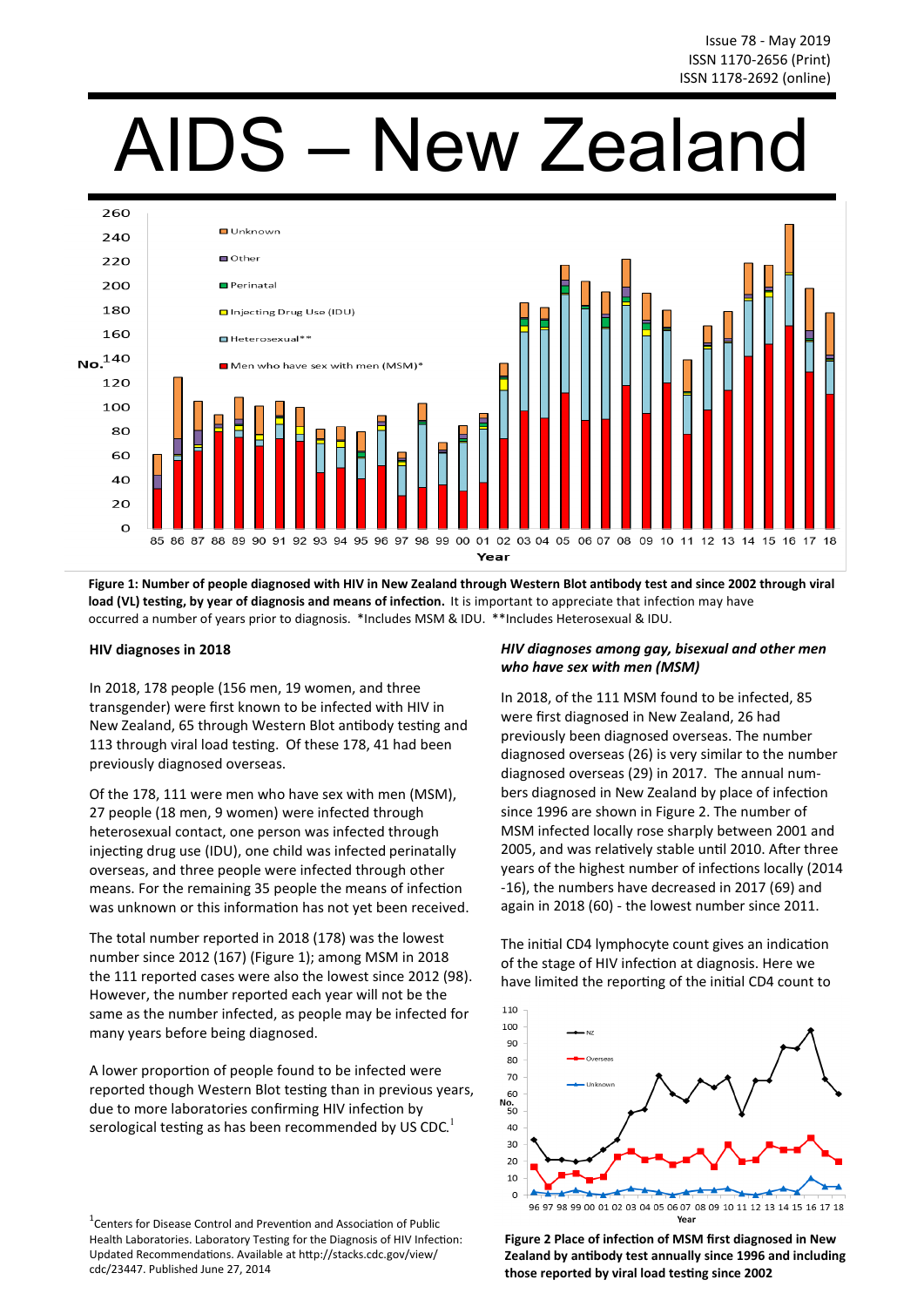those 60 MSM diagnosed and infected in New Zealand in 2018 as this group best indicates the underlying incidence. Among the 53 for whom an initial CD4 was available, 22 (42%) had a CD4 count >500 indicating that they were diagnosed within about 14 months following infection, 14 (26%) had a CD4 count between 350-499, and 17 (32%) <350, indicating longer periods between infection and diagnosis.

Of the 295 MSM diagnosed and infected in New Zealand between 2015 and 2018 who had available CD4 count data, 135 (46%) MSM had an initial CD4 count  $\geq$ 500. This proportion was similar to MSM diagnosed between 2011 and 2014 with an initial CD4 count >500 (45%) and slightly more than MSM diagnosed between 2007 and 2010 (38%), suggesting a possible trend towards earlier diagnosis.

Of all 111 MSM found to be infected in 2018 (which includes those previously diagnosed overseas):

- 52 (47%) were European, 21 (19%) Asian, 18 (16%) Māori, 12 (11%) Latin American, 6 (5%) Pacific People, and 2 (2%) of other ethnicities. This represents fewer European and more Māori, Asian and Latin American men compared to previous years.
- 40 (36%) were living in the Auckland region, 21 (19%) in the lower North Island region, 7 (6%) in other parts of the North Island, and 10 (9%) in the South Island. For 17 (15%) their region of residence was not stated, and 16 (14%) normally lived overseas.
- The age range at diagnosis was 20-74 years; 40 (36%) were aged <30 years, 33 (30%) aged 30-39 years, 21 (18%) aged 40-49 years, and 17 (15%) aged 50 or more. Infection may have occurred at a younger age than when it was diagnosed.

#### **HIV diagnoses among people heterosexually infected**

Overall, the number of people heterosexually infected continued to be very much smaller than the number of MSM diagnosed. In 2018, there were 27 people found to be infected with HIV who had been heterosexually infected. Of these 27, 17 were first diagnosed in New Zealand; very similar to the number of heterosexually infected individuals diagnosed in New Zealand in 2017 (19).

The annual numbers first diagnosed in New Zealand by place of infection are shown in Figure 3. The number remained relatively stable from 2010 to 2016 (annual average of 36) with slightly more being infected overseas compared to New Zealand. In 2018, the number infected in New Zealand (n=6)



**Figure 3 Place of infection of people first diagnosed in New Zealand with heterosexually-acquired HIV by antibody test annually since 1996 and including those reported by viral load testing since 2002** 

and overseas (n=11) both declined relative to 2010-2016 and were similar to the 2017 numbers.

In 2018, of all 27 people heterosexually infected (which includes those previously diagnosed overseas):

- $\bullet$  18 (67%) were men and 9 (33%) women
- 17 (63%) were European, 8 (30%) Asian, 1 (4%) African, and 1 (4%) Latin American
- The age range at diagnosis was 21-62 years; 5 (19%) were aged <30 years, 10 (37%) aged 30-39 years, 5 (19%) aged 40-49 years, and 7 (26%) aged 50 or more. Infection may have occurred at a younger age than when it was diagnosed.

Of the 6 heterosexuals diagnosed and infected in New Zealand in 2018, 3 (50%) had a CD4 count at the time of diagnosis of  $\geq$ 500, 1 (17%) between 350-499, and 2 (33%) <350. Over the period 2015 to 2018, among the 36 heterosexuals diagnosed and infected in New Zealand with initial CD4 count data available, 10 (28%) had a CD4 count of >500, 6 (17%) between 350-499, and 20 (55%) had a CD4 count <350, showing that compared to MSM, a greater proportion of heterosexually infected individuals were diagnosed late.

## *People who inject drugs (PWID)*

The number of people diagnosed with HIV whose only likely means of infection reported was injecting drug use has remained low. Only one person was reported as being infected in this way in 2018. However, 6 MSM also reported injecting drug use which is the highest number ever in one year. All of these individuals were reported to have been infected in New Zealand.

#### *Children infected through mother-to-child transmission*

In 2018, one child who had been born overseas was diagnosed in New Zealand with HIV infection through mother-to-child transmission. Since 2007, there have been no children with perinatally-acquired HIV born in New Zealand. However, as diagnosis might be delayed for many years, there may be children living with unrecognised infection born since then or even earlier.

Between 1998-2018, there were 165 births to women known to be HIV infected prior to delivery in New Zealand. None of these children have been infected with HIV. However, for children born more recently in 2018 it is too soon to be sure about this as acquired HIV cannot be definitively ruled out until a child is over one year old. In 2018, there was one woman diagnosed with HIV through antenatal testing.

#### **The number of people living with HIV in New Zealand**

The number of individuals living with diagnosed HIV in New Zealand will be less than the total ever found to be infected because of deaths from AIDS and non-AIDS related causes and the unknown number who have gone overseas.

Data from Pharmac, New Zealand's pharmaceutical management agency, show that there were 2643 adults (2227 men, 416 women) and 18 children receiving subsidised antiretroviral therapy (ART) at the end of June 2018. This is 173 more adults (150 men and 23 women) and three fewer children compared with a year earlier.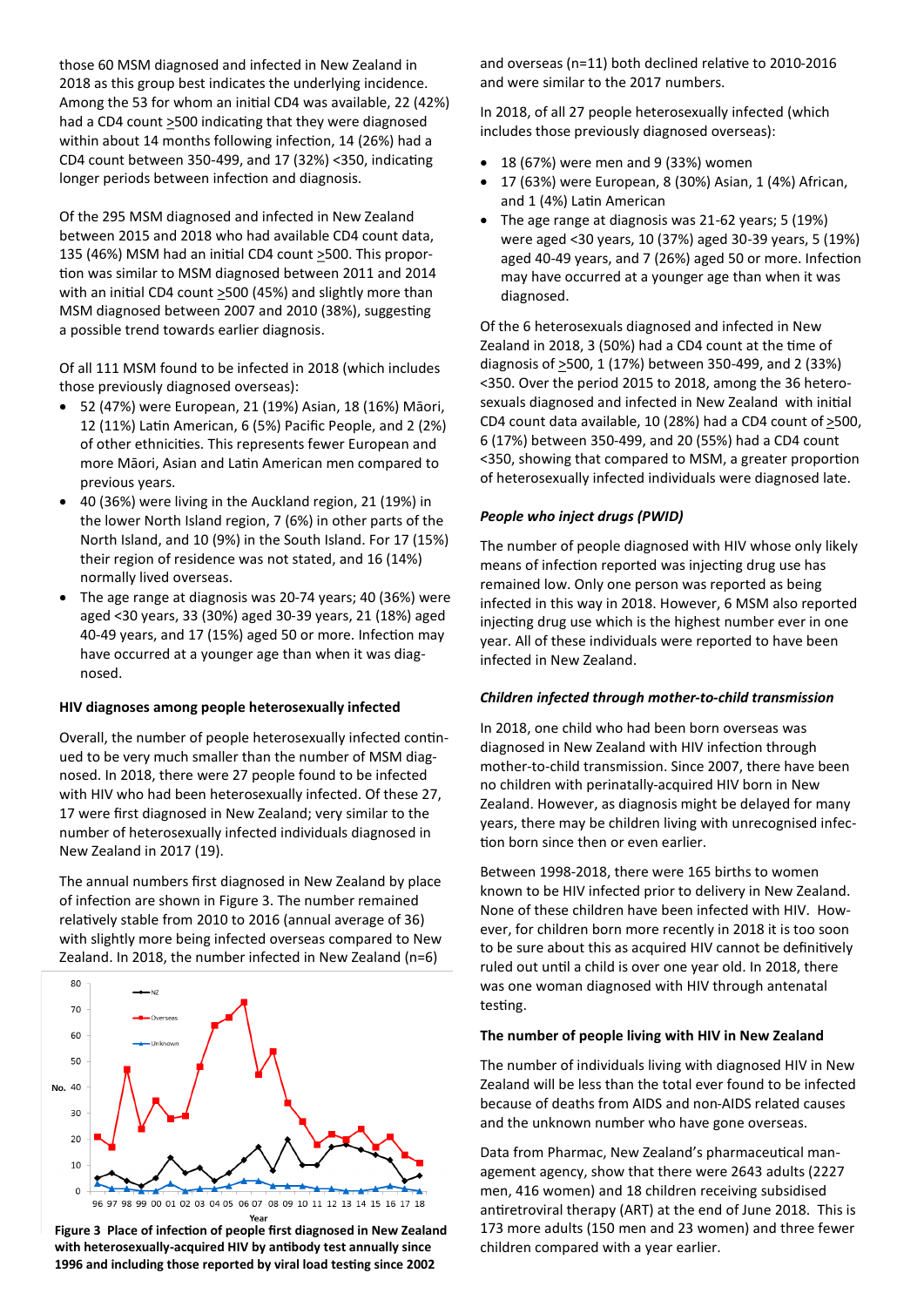#### **AIDS Notifications - 2018**

Overall 15 people, 13 men, one woman, and one transgender person were notified with AIDS in 2018. Of these 15, 7 (47%) were MSM, 7 (47%) were infected heterosexually, and one (7%) was infected by other means.

Eight (53%) were European, four (27%) Māori, two (13%) Asian, and one (7%) Pacific person. Nine (60%) had their AIDS diagnosis within three months of being diagnosed with HIV and would not have had the opportunity for antiretroviral treatment to control progression of their HIV infection.

Figure 4 shows the annual number of diagnoses of AIDS by year of diagnosis and the number of deaths of people who had been notified with AIDS.



**Figure 4 Annual number of diagnoses of AIDS and deaths among people notified with AIDS** (The number of notifications and deaths for 2018 are expected to rise due to delayed reports)

#### **Summary of trends in HIV diagnoses in New Zealand**

#### *Gay, bisexual and other men who have sex with men (MSM)*

Gay, bisexual and other men who have sex with men continue to be the most affected by HIV infection in New Zealand, accounting for 79% of all locally acquired HIV diagnoses in 2018.

Following three years of increasing numbers of diagnoses among MSM in New Zealand, the numbers diagnosed in 2017 and 2018 have declined to numbers similar to those reported between 2003 and 2010. This decline was seen particularly in MSM reported to have been infected in New Zealand, whereas the number reported to have been infected overseas has remained relatively stable.

CD4 count information in 2018 suggests that just under a half of MSM infected in New Zealand are relatively recent infections. However, about a third of MSM in 2018, and in the preceding years were diagnosed late.

The number of MSM diagnoses has declined over the last 2 years. Changes within the last few years, including treating all HIV positive individuals, availability of pre-exposure prophylaxis for individuals at high risk for HIV, and ongoing campaigns emphasizing the use of condoms and the importance of regular HIV testing are likely to reduce the number of MSM being infected in New Zealand.

## *Heterosexual men and women*

The number of individuals diagnosed with heterosexually-acquired HIV peaked in the mid-2000s, declined around 2009 and has remained relatively stable at low numbers since then. However, the number of infections has continued to decline even further in 2017 and 2018. The number diagnosed annually now are similar to those reported in the late 1990s. The decline has been in both those reported to be infected in New Zealand and overseas.

 Although the number of heterosexually infected individuals in New Zealand is much smaller, the proportion whose initial CD4 count at the time of diagnosis was <350 in the years 2015-2018 was higher (55%) than for MSM (32%) which is an indication of prolonged undiagnosed infection. It is therefore important to continue to emphasise early HIV testing among at-risk heterosexual men and women and to consider HIV as a possibility in people with compatible clinical features.

#### *People who inject drugs (PWID)*

The on-going small number of HIV diagnoses among people whose only likely means of infection is through injecting drug use can be attributed to the well-functioning Needle Exchange Programme in New Zealand. HIV prevention, however, needs to continue to be maintained in this high-risk population, particularly as there was an increased number of men in 2018 who reported both injecting drug use and homosexual contact as being a possible means of infection.

#### *Children*

One child was diagnosed with HIV in New Zealand in 2018, infected overseas, thereby indicating the continued importance of HIV testing in children from high prevalence countries. There have been no children diagnosed with perinatally acquired HIV born in New Zealand since 2007.